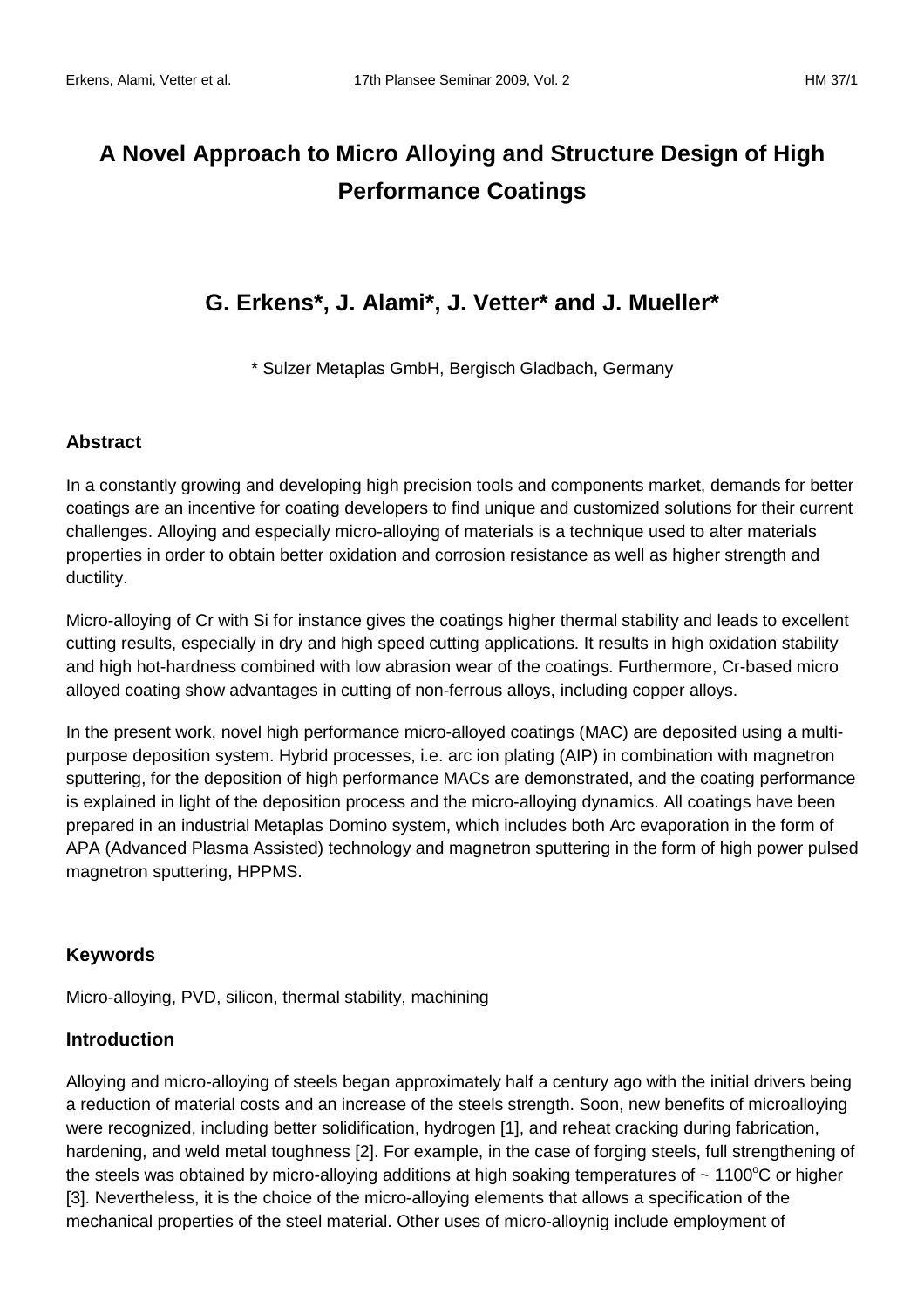vanadium in order to promote intra-granular nucleation, particularly during welding [4]. In the case of C:Mn micro-alloyed steels, use of manganese micro-alloying has been shown to result in an enhancement of the solid solution strength and for enhancement of the solubility of vanadium carbonitrides [5].

In the last decades many coating developers have recognized the benefits of mixing different elements in achieving the enhancement of the properties of coatings [6,7,8,9]. However micro-alloying of coatings has only been used in the last decade, as the coatings composition evolved from binary to ternary and quaternary materials composition. The effect of micro-alloying is not well understood and a number of studies have therefore been initiated by many research groups in order to clarify the processes and mechanisms behind microstructure formation when micro-alloying is used [1-5]. Fig. 1 shows the effect of micro-alloying on the properties of steels (a), where the effect of the different micro-alloying elements on the steel's yield strength R, depends also on its C content, and copper (b).





It is clear that micro-alloying brings not only enhanced properties but also added complexities to the understanding of its effect on materials. Micro-alloying of especially coatings requires therefore deep investigations on the atomistic mechanisms that take place during this process. Furthermore, good control over the coatings material and phase composition is needed. The latter is achieved by adopting different advanced PVD techniques such as arc evaporation and magnetron sputtering. PVD, or Physical vapour deposition, techniques are widely used for the deposition of a large number of compound and metallic coatings with specified mechanical, electrical and optical properties. In general, PVD allows some control over the phase and atomic composition of the coating. Recently, two new approaches have been employed to give added control over the phase composition and the quality of coatings, HPPMS [10] and APA arc evaporation. In HPPMS, high power pulsed magnetron sputtering, high peak power unipolar pulses are applied to the target (cathode) resulting in high peak electron densities (up to  $6 \times 10^{19}$  $\text{m}$ <sup>-3</sup>) in the target's vicinity [11,12]. These densities are three orders of magnitude higher than those achieved by conventional sputtering techniques, such as dc magnetron sputtering (dcMS) and result in high ionization fractions of the sputtered species. Using a negative substrate bias voltage, the ions can easily be manipulated in order to obtain the right energetic bombardment for the growth and for tailoring the film properties. In fact, the high ion-to-neutral ratio in HPPMS has been shown to enable the deposition of ultra-dense and smooth metallic and compound films, allow for phase tailoring [13] and lead to enhancement of film conductivity. APA (Advanced plasma assisted) evaporation is a technique that uses evaporators with a diameter of 100 mm [14]. The evaporator is supplied with a complex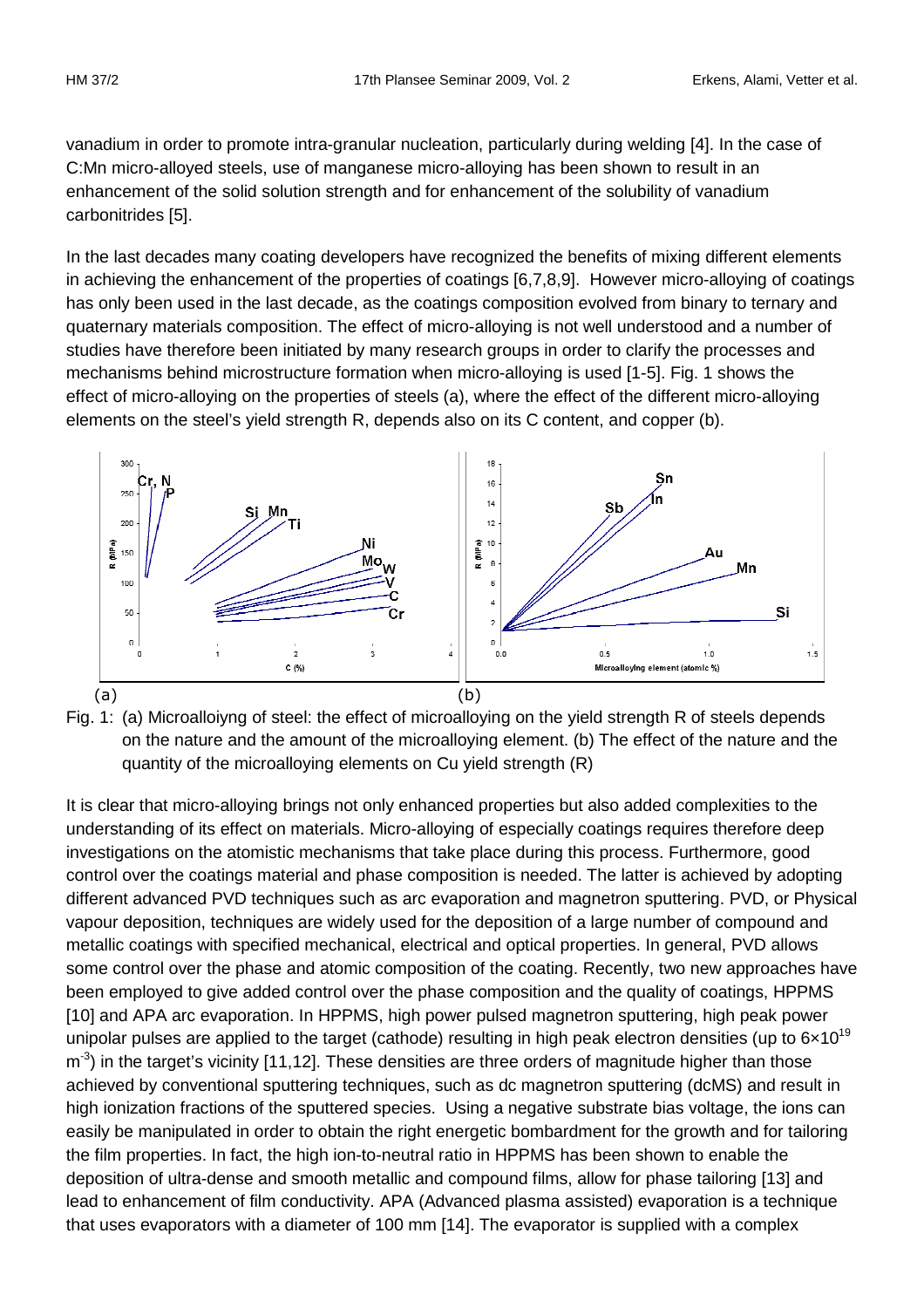adjustable magnetic field that makes sure that the arc spot does not stay in the same spot for too long. The high magnetic field strength results in an increase of plasma activation. As a result the droplet emission is very low and the coatings are much smother when compared to conventional arc evaporation. Both HPPMS and APA techniques are used for the purpose of micro-alloying. In the present paper, the micro-alloying process is discussed and examples of micro-alloyed coatings deposited in a modular and flexible Metaplas DOMINO coating system are presented.

### **Micro-alloying: theory**

The microstructure of a material is controlled by the processing steps chosen for its fabrication. Microstructural design affects the nature of the phases present, their topology (i.e. geometrical distribution and interconnection) and their dispersion. All other parameters of the microstructure being equal, its size parameters, including grain size, grain boundary width, obstacle spacing, obstacle radius, the equilibrium diameter of a dislocation loop, and the spacing between partial dislocations, exert a strong influence on the materials properties [15]. In fact it is this variability of the property spectrum through micro-structural control that has often led to new materials of metallic and ceramic origin. Most of these size effects come about because of the micro-structural constraint to which a particular physical mechanism is subjected. Consider the classic case of strengthening a metallic matrix by particles or grain boundaries: lattice dislocations are forced, by the micro-structural constraint, to bow out or pile up, which requires an external stress characteristic or a micro-structural parameter. In general it is the competition or coupling between two different size dependencies that determine the properties of a material.

In coating development, the thickness of a coating plays a major role in determining its properties. For example, while a thin coating could be hard, a thicker version of the same coating could show deteriorating properties such as strong brittleness (as a result of the accumulation of the intrinsic stresses) and a weak adhesion to the substrate. Therefore, an important property of thin coatings, which has been studied extensively in recent years, is their plasticity yield stress. This property is of practical importance because it can affect the reliability of thin coating components. In terms of micromechanisms, thin coatings plasticity is influence by the dimensional constraint on dislocation movement, which results in pronounced size effect. One elegant way to design the plastic properties of a coating is by micro-alloying.

Micro-alloying is used in order to alter the mechanical properties of a coating, e.g. through employing the micro-alloying element as an obstacle which blocks or retards the motion of lattice dislocations. The interaction of defects with geometrical constraints is less well understood and merit extensive study. Nevertheless, recent microscopy studies have shown that depending on the nature and the amount of the micro-alloying element, different mechanisms could take place: i. e. the micro-alloying element could sit in the lattice of the growing crystal leading to a deformation of the crystalline lattice and a modification of the shear stresses in the coating, ii. The micro-alloying element could sit in the grain boundary and form an obstacle for dislocation. This works in such a way that the dislocation is forced to bend when confronted with the obstacle resulting in an increase of the shear stress of the crystal grains and therefore an increase of the strength. Other effects that could result from such a process are formation of a stress or energy window for formation of a crystalline phase, otherwise not possible. The forces with which the dislocations would bend depend on the size of the obstacle, the distance between the obstacles, and on the nature of the dislocation. Fig. 2 shows a sketch of the different bending mechanism that could take place as a result of micro-alloying for example.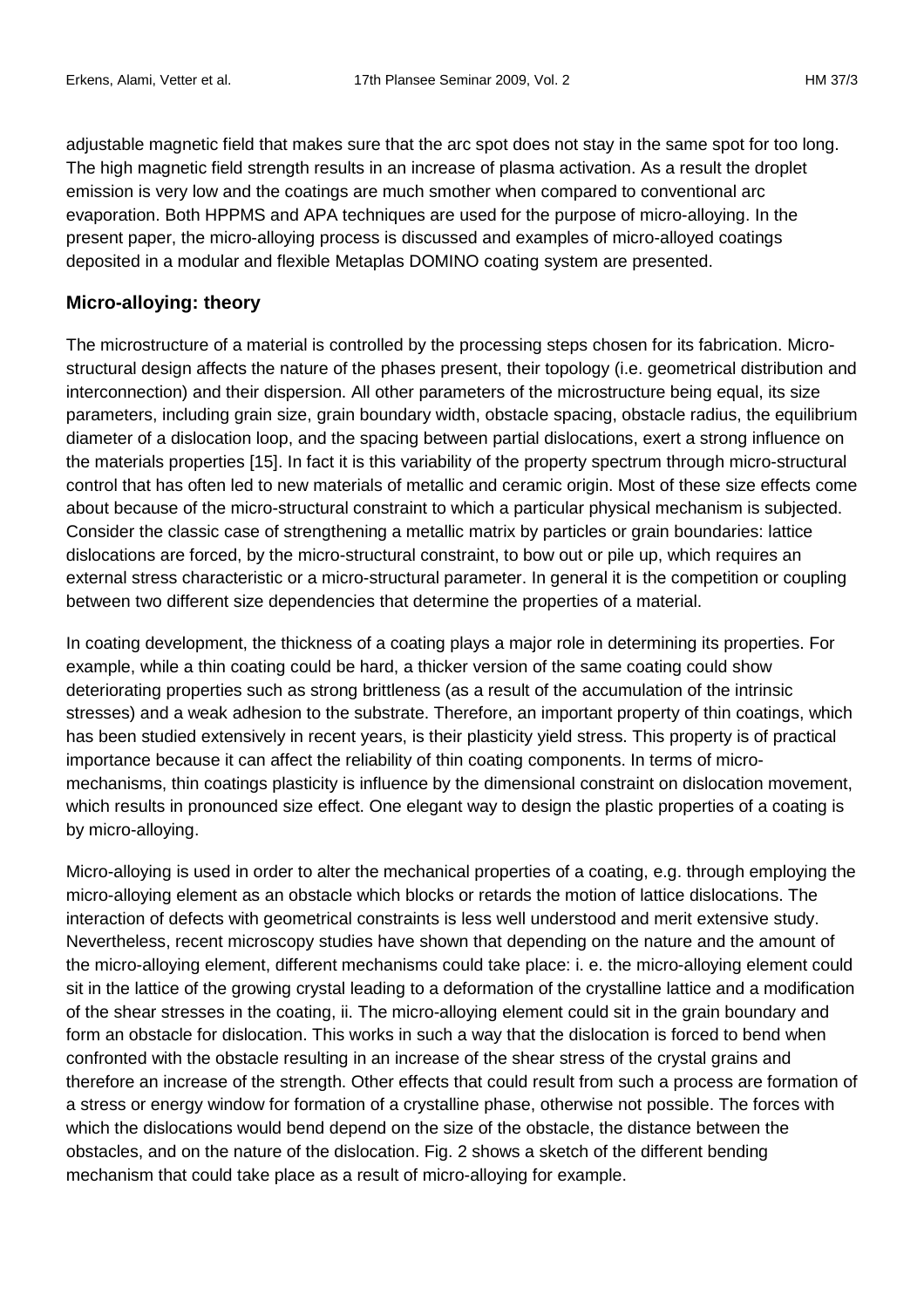The dislocation bending or curvature versus the obstacle spacing is better known as the "Orowan mechanism" [16], which connects the stress in shear  $\tau$  with the radius R of the obstacle:

$$
\tau \propto \frac{Gb}{R}
$$

where G is the shear modulus and b is the magnitude of the Burger vector which characterizes the strength of the lattice distortion caused by the presence of the lattice dislocation.



Fig. 2: The presence of foreign elements in a coating can result in a number of different behaviors of the dislocation, depending on the micro-alloying element and on the Orowan mechanism present in the matrix..

Coating development carried out in the last decade has been aimed at improving the properties of binary systems like TiN. For example, C, Al, and Cr are added in order to increase the coating's hardness. Other approaches focused on the improvement of the thermal stability, the oxidation and the chemical resistance of the coating. For example, ternary AlMeN coatings such as AlTiN and AlCrN show the inherent advantage of in-situ forming of a dense, highly adhesive, protective oxide coating on the surface [17]. Other examples are quaternary materials based on AITIN; different alloying elements have been tested for their ability to improve selected properties (Si, Y, Hf, Cr) showing grain refinement by Si addition or increased oxidation resistance by Y addition.

One important step in new coating engineering is the development of nano-structured materials. These are in general characterized by special properties in terms of the related process technology and the final product. The nano-structured materials are predominantly marked by the interfaces between the coating forming grains, where different physical and chemical rules are valid. By manipulating atoms, molecules and molecule clusters through micro-alloying, nano-structured materials are changed in a way not characterized by the homogeneous volume as traditionally known. The properties of nano-structured materials are, thus, not anymore material specific but dominated by the structure itself. As a result, better means are provided for tailoring of demands-specific properties and coatings. For example, nanocrystallites (1-10) nm incorporated into a matrix delimit the dislocation mobility, turn around occurring cracks, and limit the crack propagation and increase the hardness [18]. The high ratio of grain boundaries causes a macro-ductility due to shearing strain of the grain boundaries across nano-pores and crack meshes that open up along the grain, and results in coatings with a high toughness.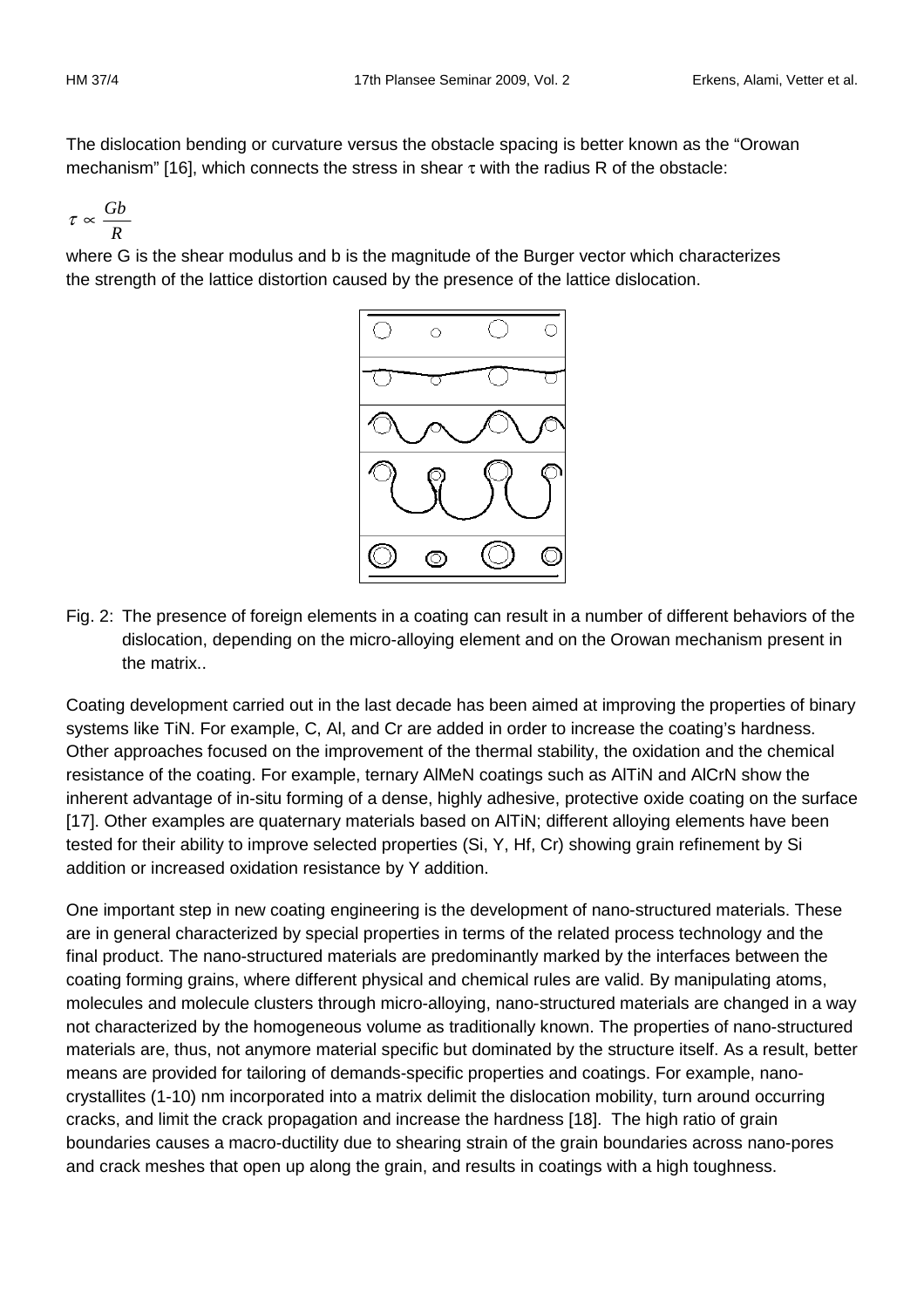## **Examples of micro-alloyed coatings**

The discussion above suggests that micro-alloying of coatings necessitates a good understanding of the underlying mechanisms that take place as a result of the addition of one or more micro-alloying elements. In order to achieve this, good control over the deposition process and preferably a deposition setup that allows different deposition techniques, e.g. simultaneous magnetron sputtering and arc evaporation. Magnetron sputtering is a droplet free deposition technique that allows the deposition of more-or-less any material, while arc evaporation is better used when demands are high for adhesion and /or density of the coatings. The examples of micro-alloyed coatings presented in this chapter are prepared in a Domino chamber from Sulzer Metaplas, shown in fig. 3. , where an improved version of the arc evaporation technique known as APA technology is used, while magnetron sputtering is used in the form of high power pulsed magnetron sputtering, HPPMS.



Fig. 3: The Metaplas Domino modular system used for the deposition of micro-alloyed coatings. The system can be configured according to the needs of the process by using different modules.

Tools coated with a double-layered coating consisting of a TiAlN and a micro-alloyed MeSiXN coating top layer has been shown to broaden the range of applications and the life time of tools. This coating which is also known as  $M_{power}$  has been shown to have superior qualities in cutting applications as demonstrated by fig. 4. It is seen that the  $M_{power}$  performance was more than 50% higher than the state of the art TiSiN coating, which speaks for the positive influence of micro-alloying.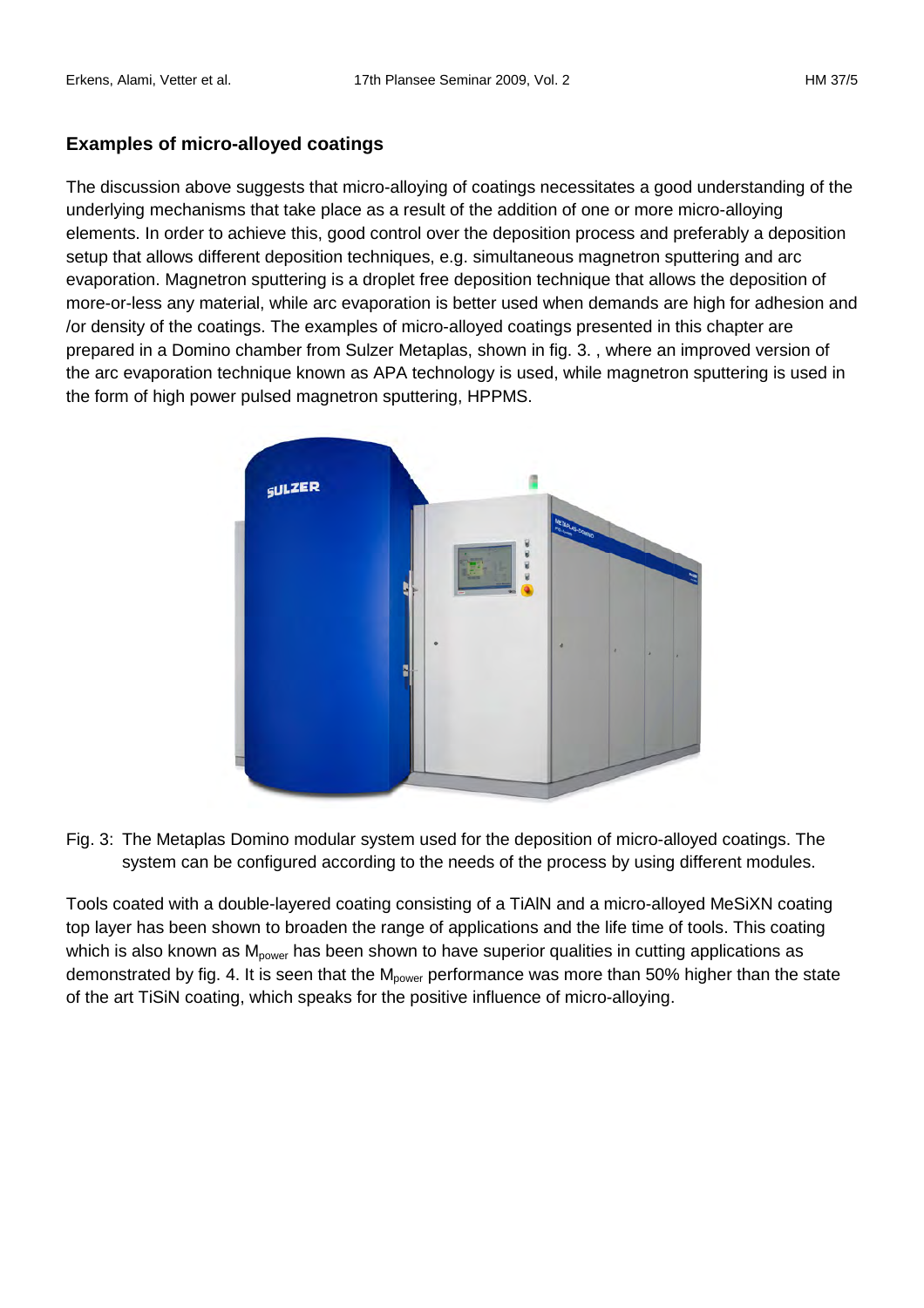



Fig. 4: M<sub>nower</sub> compared to a state-of-the art TiSiN coating showing better performance in dry cutting an annealed X210Cr12 (rough milling:  $v_c=150$ m/min, f<sub>z</sub>=0,15mm/tooth, a<sub>n</sub>=3mm, a<sub>e</sub>=10mm)

Furthermore, it is found that the performance of  $M_{power}$  could be enhanced for specific applications by controlling the design of the coating. Fig. 5 shows three different M<sub>power</sub> designs (a) a graded layer design, (b) a multilayer design with relatively thick layers, and (c) a nanolayer design (nano-laminate). Although elementally equal, the different designs have been found to suit best for well defined applications. The multilayered and nano-layered coatings are well suited for applications where the operation can induce high stresses, while the graded coating is best suited for high temperature and high load applications.





TiAlN and CrAlN coatings are used in a number of applications where hard and tough coatings are demanded, such as cutting drilling and/or milling applications. By alloying these coatings with Si, better grain refinement is obtained, giving the coated tools a longer life time and a better range of applications. In order to further improve these coatings' oxidation resistance and decrease their intrinsic stresses, micro alloying is utilized.  $M_{power}$  and  $M_{force}$  are two examples from the M-series (M for machining) coatings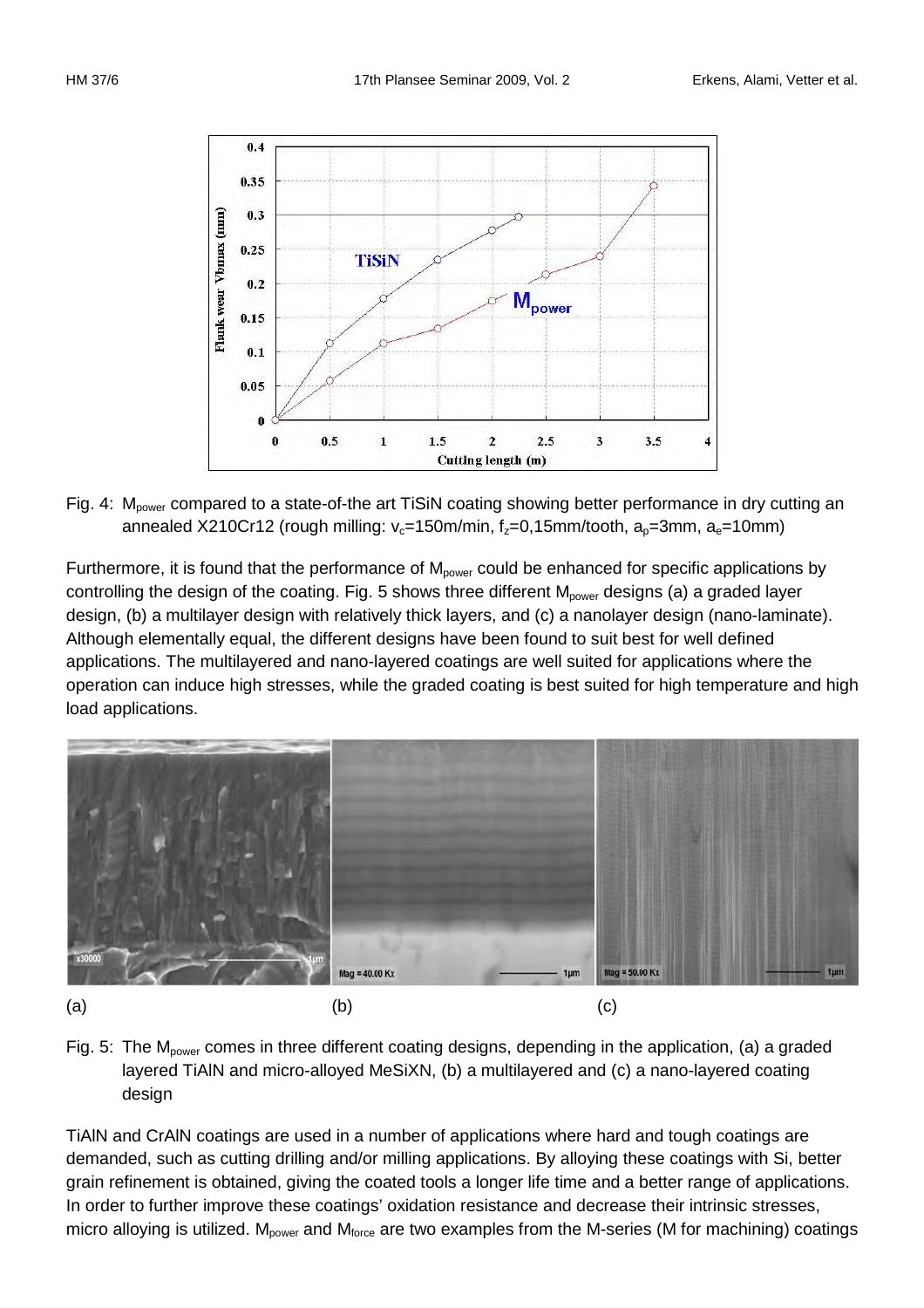which show a much higher oxidation resistance and provide added benefits when used at high temperatures and high load applications. Table 1 shows features of these two coatings where it is seen that the maximum operation temperature is above 1100  $\degree$ C for both coatings which is much higher than for conventional TiAIN (850-900°C). Further more, when compared to non micro-alloyed coatings, the M<sub>power</sub> and M<sub>force</sub> performance was over 100% better during high-speed cutting applications (machining e.g. 1.2767, 1.2312 mold steel). Moreover, when milling 42CrMo4, M<sub>force</sub> exhibited a much smoother surface than the state-of-the-art AlCrN surpassing the latter's performance by 25%.



- Fig. 6: M<sub>force</sub> results in 25% better performance than state of the art AICrN in dry milling on 42CrMo4 ( $v_c$ =200m/min,  $f_z$ =0,12mm/tooth,  $a_e$ =3mm,  $a_e$ =3mm)
- Table 1: Properties of micro-alloyed TiAl- and CrAl-based coatings.

| <b>Overview of features</b>             | <b>M</b> power         | <b>M</b> force          |
|-----------------------------------------|------------------------|-------------------------|
| <b>Micro hardness</b>                   | $3,550 \pm 350$ HV     | 3000 +/- 250 HV         |
| <b>Material</b>                         | maTiSiN                | maAICrN                 |
| <b>Typical coating</b><br>thickness     | 2 to $7 \mu m$         | 2 to 6 $\mu$ m          |
| <b>Maximum operation</b><br>temperature | 1,150 °Celsius         | 1100                    |
|                                         | fine columnar to       | fine columnar to        |
|                                         | nanocrystalline        | nanocrystalline         |
| <b>Structure of coating</b>             | Nanolamnate/multilayer | Nanolaminate/multilayer |
| Colour                                  | Copper                 | Dark grey               |